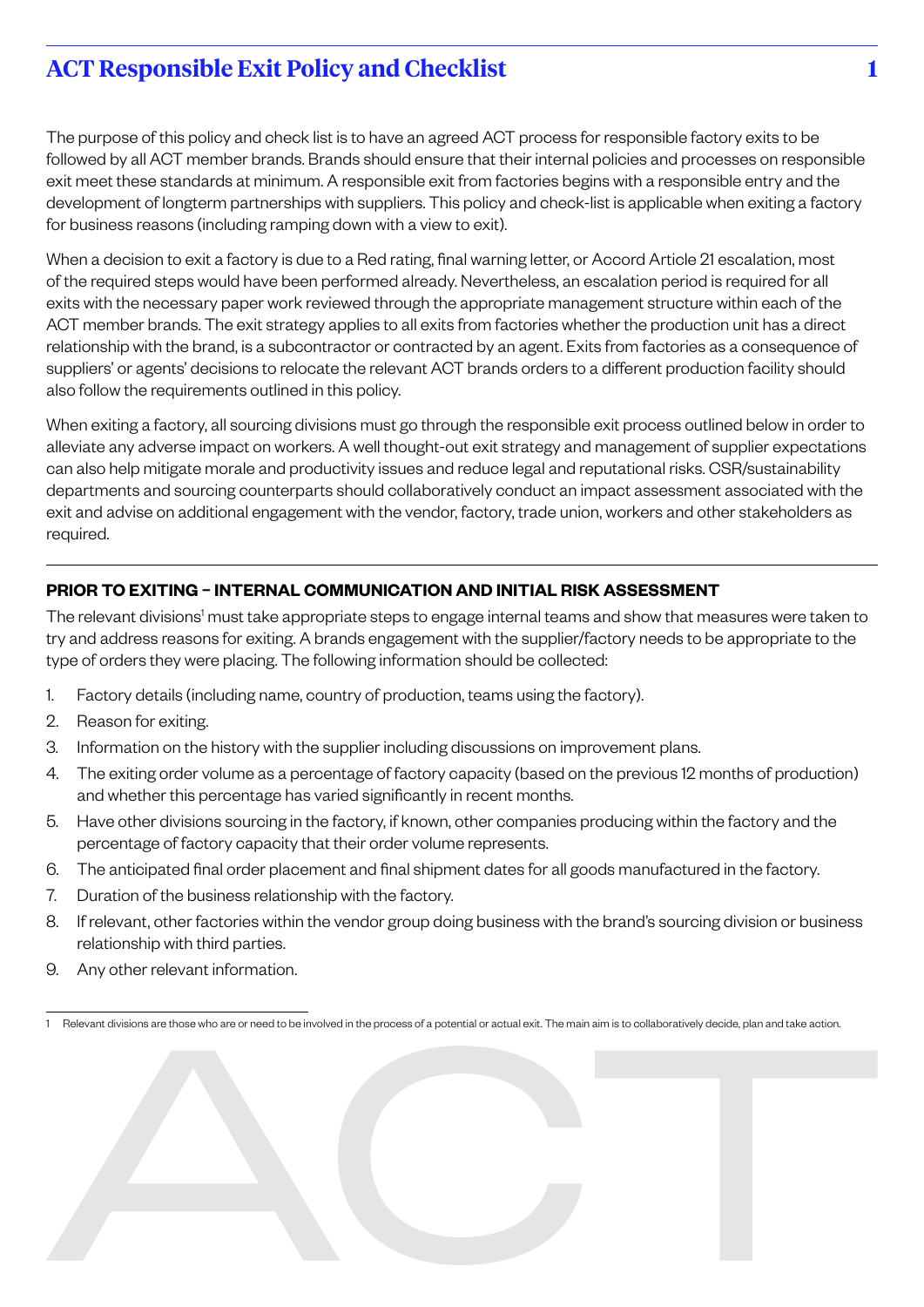## **EXITING FACTORIES – COMMUNICATION WITH SUPPLIERS AND ONGOING RISK ASSESSMENT**

Intention to exit factories should be clearly communicated by the brand to their business partner, and where applicable by the supplier to the factory, in a comprehensive manner and in writing and should be accompanied by a clear timeline. The timeline for exiting a factory should be proportional to the percentage volume the brand or sourcing division has within the factory. As the potential risk for negative outcomes for workers is higher when a large percentage of capacity is withdrawn from the factory it is important to allow for more time for the supplier to find new clients or, if absolutely necessary, reduce the number of workers in the facility in an appropriate manner. The proposed timeline and volume should be included in the information collected prior to exiting.

Throughout the process relevant teams should also:

- 1. Inform the factory in writing that the relevant divisions will discontinue the business relationship.
- 2. Inform the factory in writing on the relevant divisions' production order forecast demonstrating intent to reduce business over a specific timeframe.
- 3. Inform the factory in writing that where absolutely unavoidable terminations of worker employment have to be done in accordance with local law and the Fair Labor Association's Retrenchment Guidance as follows.

Brands should further engage their supplier regarding the impact of the withdrawal on workers. Where possible the brand should engage in conversations on possible negative impacts with the trade unions in the factories. In a first instance the brand/sourcing division should asses if their exit timeline allowed the factory to "use best efforts to maintain factory capacity". If capacity cannot be maintained the brand should engage the supplier specifically on the following:

- 1. The employer should provide, at the earliest possible opportunity, written notice to the workers of the possibility of employment termination and the reasons therefore.
- 2. The employer should consult with worker(s) and their representatives before a final decision to dismiss is taken.
- 3. The employer should ensure that all possible alternatives to employment termination are explored and that workers who are to be dismissed are treated fairly.
- 4. The employer should ensure that worker(s) whose employment will be terminated are selected objectively.
- 5. The employer should allow worker(s) whose employment will be terminated time off during the notice period to apply for other jobs.
- 6. The employer should also ensure that all wages, severance pay and other benefits are paid according to law.
- 7. Acknowledgment by supplier that workers were paid (show payment documentation).

## **IMMEDIATELY AFTER EXITING - ASSESSING ADVERSE IMPACT ON WORKERS**

Where negative impacts to workers as a consequence of a brand exit are brought to the attention of the brand or IndustriALL, the relevant brand and IndustriALL will engage in a process of mediation and where applicable agree on remediation. This may include, amongst other options, the brand using its remaining leverage to work with the supplier or corporate group in order to ensure that all benefits and severance payments due and owing are made.

In circumstances where brands or IndustriALL have been made aware of these issues prior to the final payment being made, a solution should be found, where possible, before the final payment is made. If final payment has already been made, IndustriALL and brand will work with all relevant stakeholders to find an appropriate resolution.